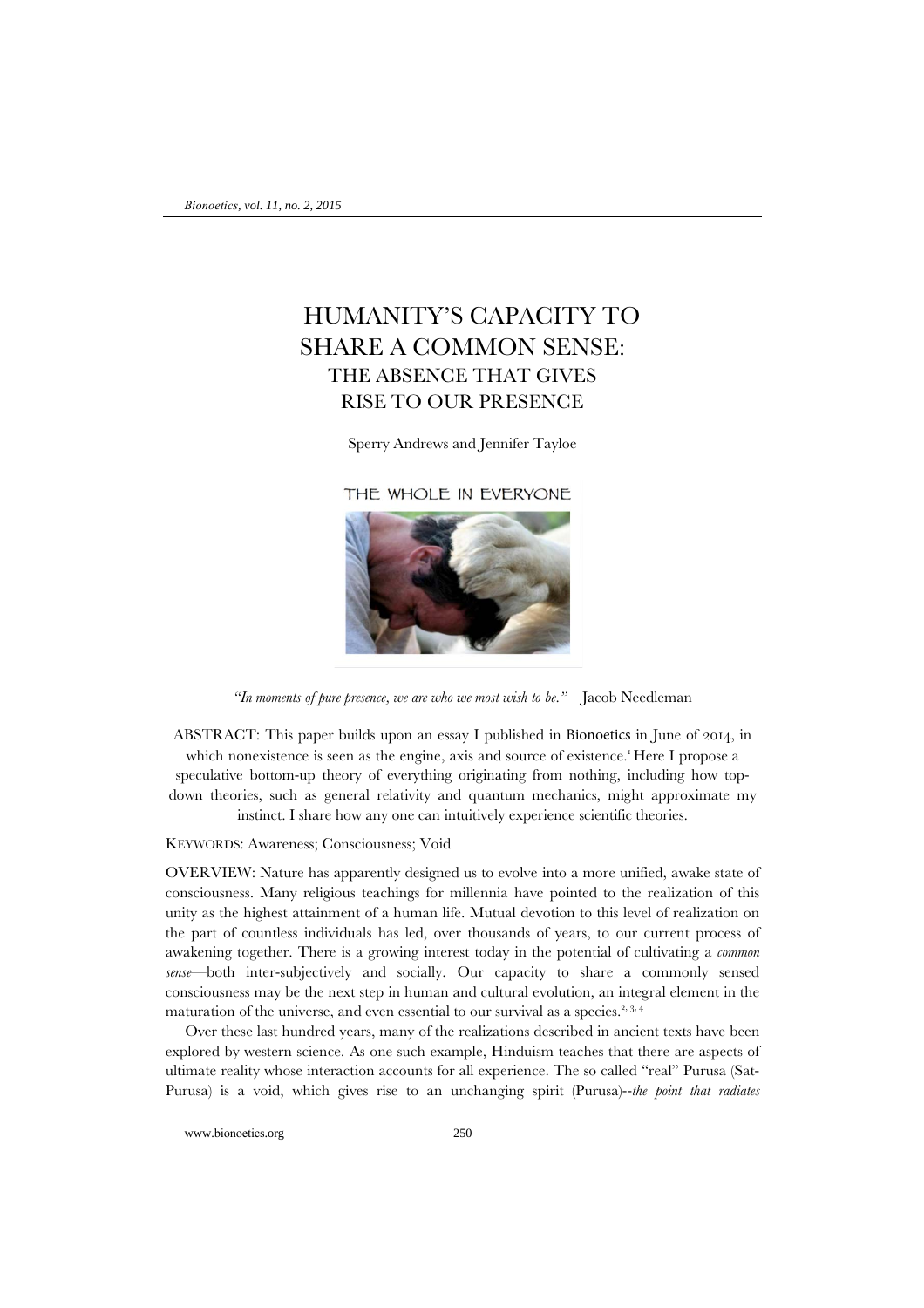*consciousness through all points, as a colorless light*. This spirit is said to be present everywhere, in everything, and everyone—*as the soul of the universe*. It guides our evolution, breathing life into matter, as the presence of consciousness. As the oneness in every life form, and in all of humanity, spirit is *the essence of both the individual self and the universal Self*. According to Hindu teachings, this is why the universe is dynamic--*versus being static*. All else changes (Prakrti) and is subject to cause and effect. These teachings hold that we are all one spirit, *coordinating countless material manifestations*. The overall unity of creation, while it does not change, allows for this cause and effect wherein the unity of opposites produces novelty and consciousness itself. This dynamic and paradoxical relationship of unity and novelty has been realized directly by many of the tens of millions reporting a near death experience (including this author) who have seen that we are "in this world but not of it." What is more, these experiences can be lived in life with  $\omega$  others.<sup>h</sup>

 Contemporary research has examined what appears to be essential for cultivating conscious community, finding that a shared sense of emptiness frequently precedes social integration.3 My own ongoing research in attention management and group intelligence shows subjectivity and objectivity are integrated and displayed through the quality and presence of our attention. I have found that whenever we are aware of the void-like nature of our awareness—whether alone or together--*our ability to receive and reflect is significantly enhanced*. Participants report feeling one with everyone and everything. They share enthusiastically about the evolution of a "common sense" that can be cultivated and popularly embraced.

 When *collective attention* is undivided and aware of *itself*, people can recognize its quality and presence. Participants experience the breath entering and leaving one another's bodies as well as a profound altruistic way of being together. This is a subtle process, requiring a deep sense of shared relaxation, and the gradual development of "effortless concentration." Our minds and bodies serve as a lens--as do our eyes and ears—for attending to whatever we choose to notice. Clearly, we seem designed to receive, reflect, and be--*whatever we attend to*.

"*The Inner Light is beyond praise and blame; like space it knows no boundaries, yet it is even here, within us, ever retaining its serenity and fullness. It is only when we hunt for it that we lose it; we cannot take hold of it, but equally we cannot get rid of it, and while we can do neither, it goes on its own way."* - Yung-chia Ta-shih

INTRODUCTION: Have we denied and overlooked our formlessness? Are we afraid of being nobody, of having no image--*of not being able to imagine who we are*? This appears to be less common among indigenous people, who instinctively observe their interdependence with nature. What *seems* literally "unimaginable," is the freedom of being nobody, going nowhere, yet everywhere--*as every one, and any thing*. This spirited freedom may prove to be the sole re-creative axis of an eternal consciousness.<sup>i</sup> Currently, the popularity of the smart phone may turn out to be a critical step toward incrementally embracing a universal OSX. Cultural Creatives<sup>4</sup> agree that to evolve as human beings, we must somehow wake up together.

My thirty years of research<sup>5</sup> with multi-cultural audiences has demonstrated that, when almost any group of interested individuals sets aside ninety minutes to carefully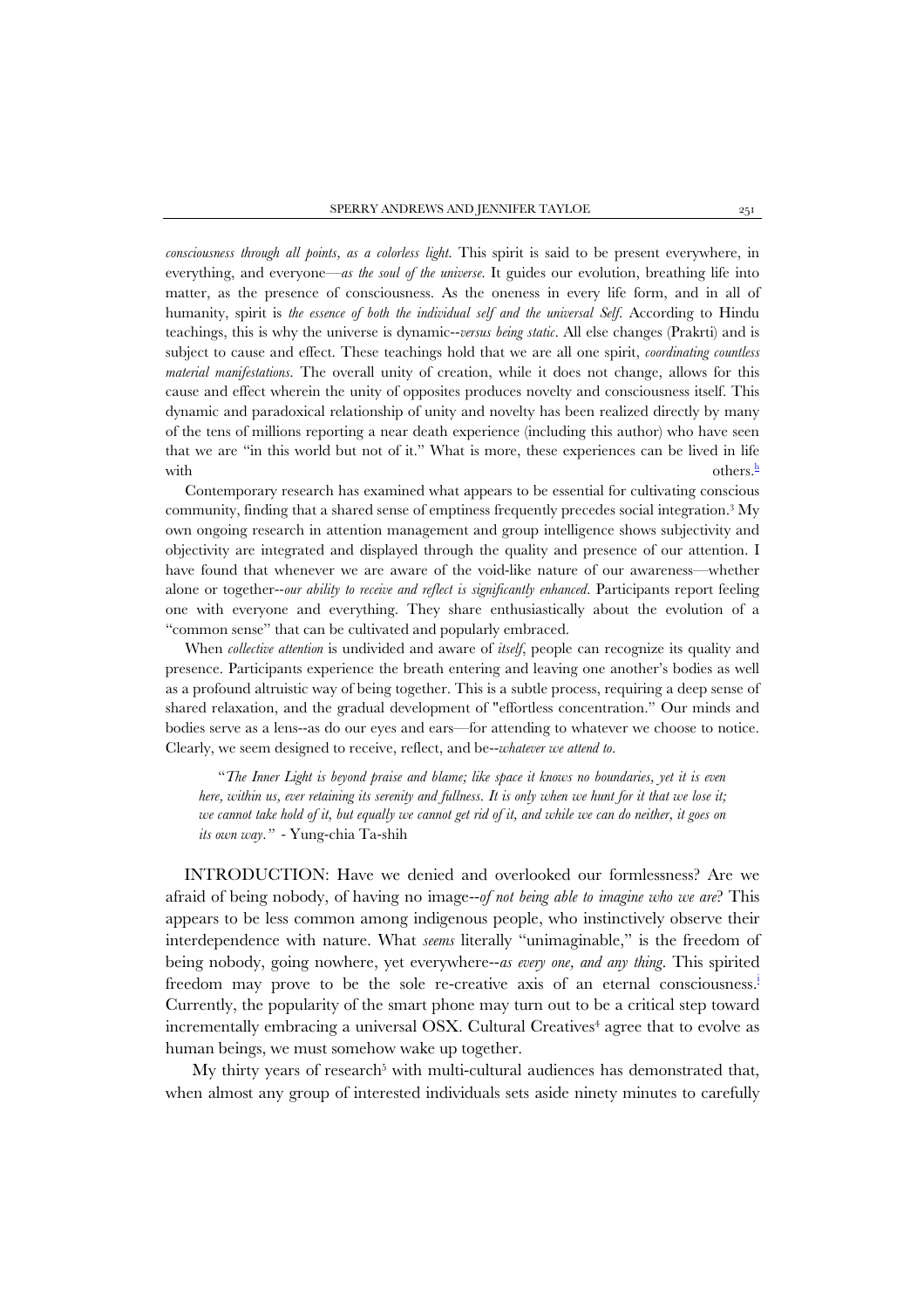notice and describe the quality and presence of what they sense and feel together, their verbal descriptions are remarkably similar. This provides a reliable way of sharing a sense of spaciousness at the heart of consciousness itself which is intimately known- *inter-subjectively*--as an all-loving intelligence. The Buddhist saying, "Form is formlessness, formlessness is form," is reliably revealed in these groups. A coordinating void-based absence appears to be organizing, orchestrating and informing us.

"*Within the expanse of spontaneous presence is the ground of all that arises. Empty in essence, continuous by nature, it has never existed as anything whatsoever, yet arises as anything at all."* – The Chö Ying Dzöd

There are countless benefits to sharing awareness more consciously. It is an effortless alternative to meditative isolation, brainwave entrainment or sensory deprivation when positively reprograming the traumatically conditioned subconscious. Trauma can originate in any relationship, due to a perceived lack of mutual understanding and unconditional love. A practice of shared sensitivity restores trust, which in turn supports compassion and the growth of an empathic intelligence[.](http://connectioninstitute.org/PDF/Testimonials.pdf) <sup>6</sup> In this way, a past offense can be met and integrated into the conscious awareness of any given individual or group of individuals--repairing rifts in interpersonal, familial, and collective social consciousness.

Like many of us, I am always exploring and discovering more about consciousness. At the level of form, I am never the same way twice. As formless consciousness, I am unchanged and seemingly unique. Yet this same uniqueness and its unchanging quality is shared with the whole of existence.

 Since my near death experience at age four, there has been an ever-present mirrorlike quality that unites all that I can know myself to be. Through realizing how truly selfless I really am, suffering is resolved insightfully--*by witnessing its origins*. Likewise, when we share conscious awareness together, we can begin to resolve our suffering- *which is vital for collective cooperation*. This then can be a direct way to re-program our selves and help heal one another. As most traumas have occurred in relationship, our habit of feeling less than wholly connected can be transformed by sharing "undivided attention" as emotionally indistinguishable from being unconditionally loving--*in all our relationships*.

As a product concept developer for Brain Actuated Technologies<sup>7</sup> for twenty-five years, I have experienced that interactivity helps us access our common sense*.* This frequently occurs when we focus on influencing an outcome: i.e., Cinematrix, Inc. has implemented a wireless "mouse for the masses," making it possible for five thousand people to play a video game, with twenty-five hundred on a side--*with greater alacrity than*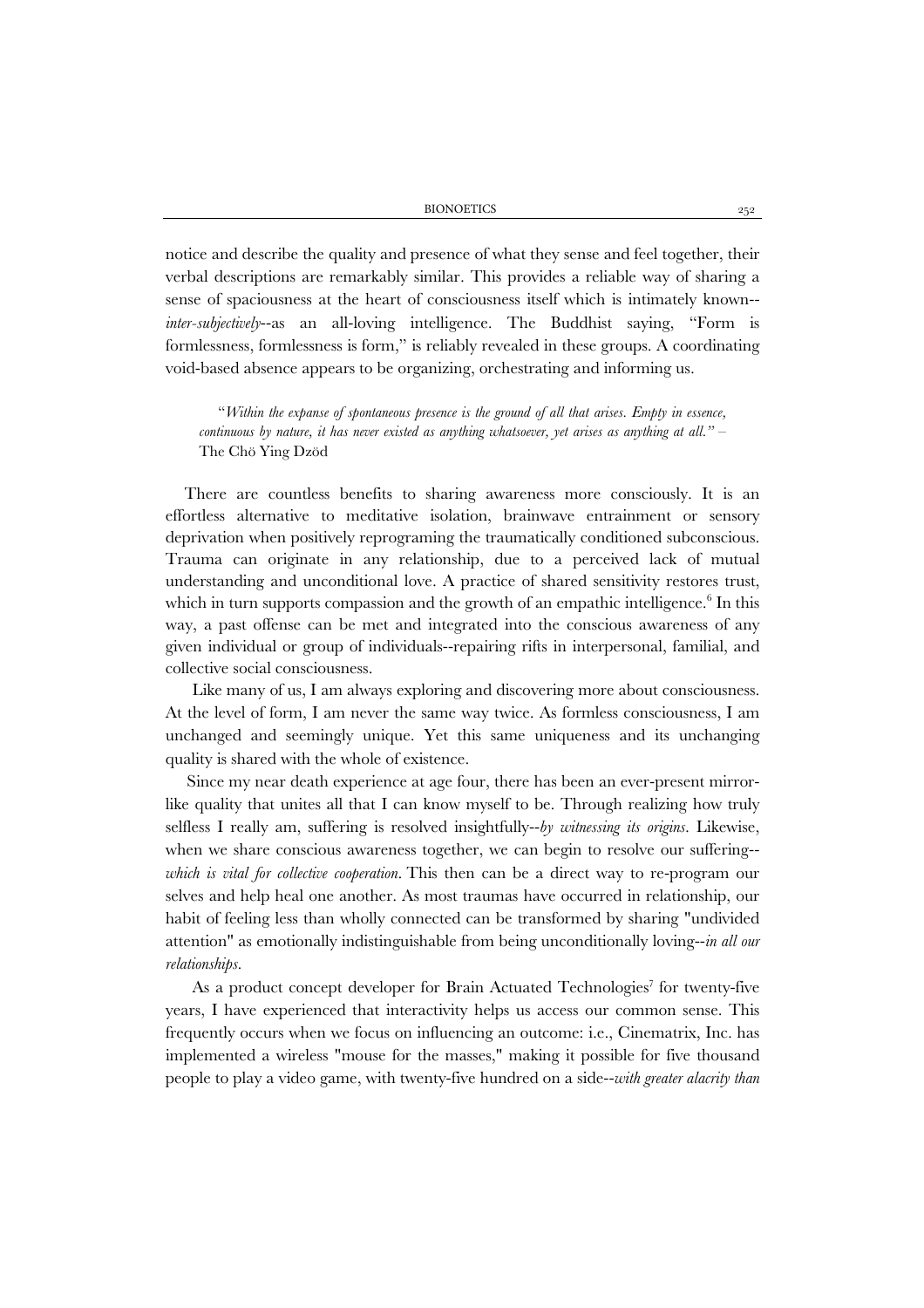*a lone individual*[.](http://usa.cinematrix.info/welcome-to-cinematrix/) <sup>8</sup> I have observed that whenever people are awakened to the quality and presence of their awareness, they report feeling freed from a false sense of self. Still, there are challenges to popularizing this quality of consciousness. Perhaps the most urgent we face--as a species--is collectively realizing that there is really only one of "us." The writer, Alice Bailey, claimed that "evil" has its origins in our *exclusive* belief in a separate self.

Alva Noë, a professor of philosophy at UC Berkeley, writes, "We are like submariners in a windowless craft (the body) afloat in a dark ocean of energy (the world). We know nothing of what there is around us except what shows up on our internal screens." Alternatively, when one or more are intimately conscious of being awareness itself, there is freedom from this sense of personal isolation. While we still uniquely en-soul the universe, we also share who we are--*as both one and many*—whereby we all come to know that we are never who we think we are.

*"You are not really real. All things are emptiness. If you understand how selfless we really are? If you can see beyond that, then you will rise above all suffering. You are no longer just a human. You are part of everything. With sincerity, comes insight, which is another word for wisdom that is gained by experiences. Once you have that, you can learn to cultivate yourself. By cultivating yourself, next, you can cultivate other people."* - Lama Dordrup Dorje

THEORY AND METAPHOR: Imagine information and energy are like marbles rolling towards the lowest point. Next imagine consciousness as both the centre of gravity and the dimensionless reference frame of light. Now whatever we pay attention to will appear in our awareness—*like a mirror receives what's in front of it*. Yet, when we--*as two or more*--are aware of awareness, the marbles roll into us. How is it possible for each of us to be the centre of gravity as well as the reference frame for light? Might a void *allow and ensure* the occurrence of this phenomenon?

What Paul LaViolette calls sub-quantum kinetics; the Russians, torsion fields; David Bohm, pilot waves; and Rupert Sheldrake, morphogenetic fields, may be energetic information that changes, and is changed, by the participation of our biological forms--*affecting a bio-genesis that is both nonlocal and universal in nature*. Even Lawrence Kraus, a prominent physicist and cosmologist who dismisses such theories, writes and talks on how our universe may well have come from nothing. By adding up all the negative and positive energy, he and many of his colleagues conclude we are in a flat universe, where all energies add up to zero (0). Here in the next footnote is a short clip (32 secs) from a talk he gave regarding this.<sup>9</sup>

Brian Swimme, Duane Elgin, this author, as well as others, submit that all-things re-originate every moment. We personally experience life renewing itself, re-emerging as fresh, new, and incomparably unique every moment. This essay intends to help us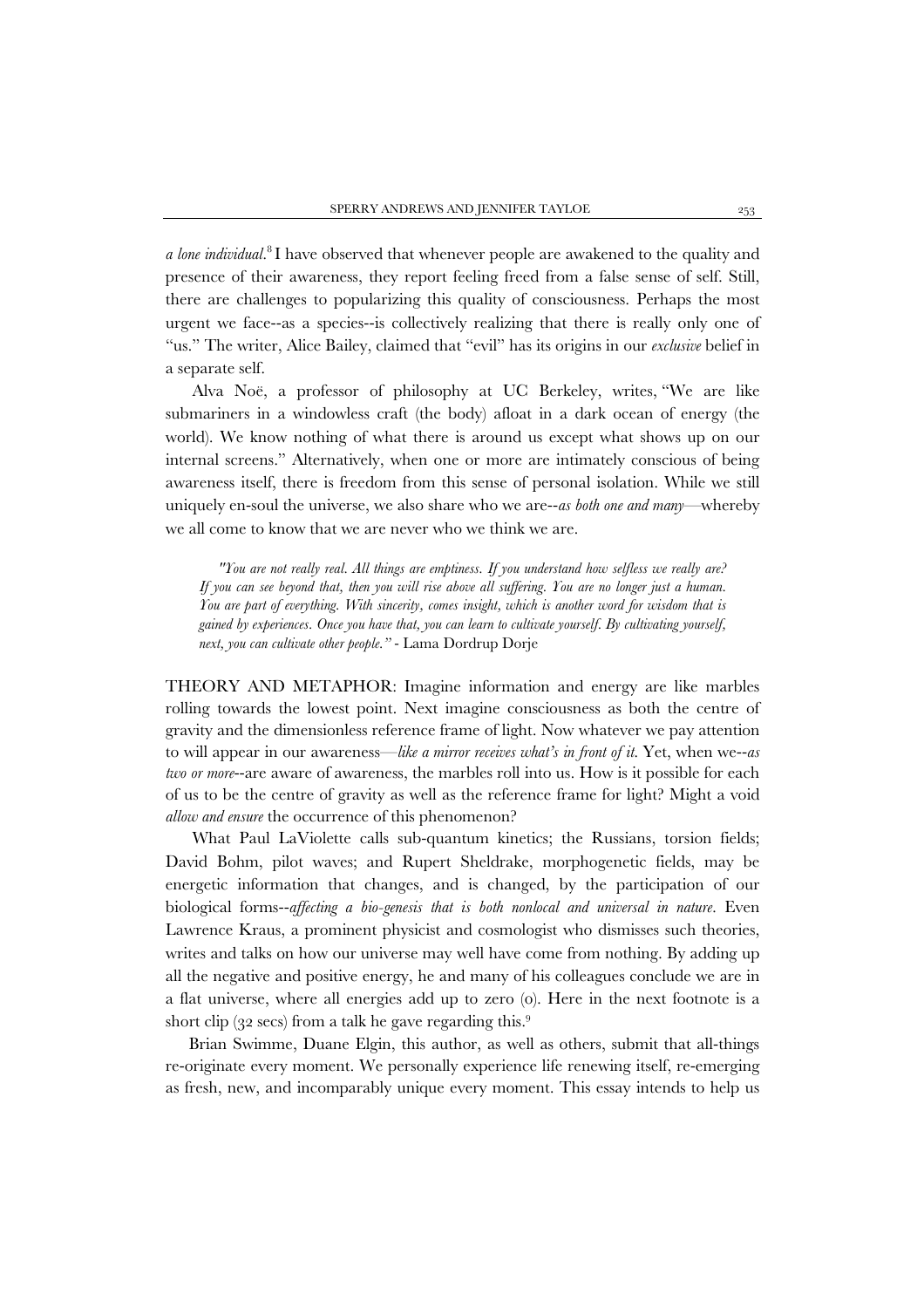BIONOETICS 254

understand why we experience this, as well as how to collaborate--in ever growing numbers--to sponsor this realization at a global level. It appears nature has designed us to learn how to end our suffering–-*by effortlessly sharing our combined intelligence.* This "solution" has a basis in science. I recall learning in my first physics lab in 1984-*-*when balancing all the weights pulling on a metal ring--*that all forces can cancel to zero*. This fact may allow all life, and each of us, to share the singular stillness of an already unified  $consciousness.<sup>i,k</sup>$  $consciousness.<sup>i,k</sup>$  $consciousness.<sup>i,k</sup>$ 

We each have hundreds of millions of so called "mirror neurons" which receive and respond to what is meaningful to us. Yet, like a mirror, we are also unchanged by the images we see.

Similarly, the dimensionless axis of a bicycle wheel is unaffected as it coordinates what is dimensional. At the same time, the pivot point of a wheel depends on the structured system which spins around it for its existence.

Could we be conscious in a body and creatively co-exist without receiving or responding to what matters to us? Does the absence of form unite and coordinate countless potentials, possibilities, fields, forces and particle-like behavior, while also sustaining the indivisibility of the whole? What could be more unique than that which cannot be created or destroyed?



This macro-photograph of an eye is by Suren Manvelyan. The pupil appears as a dark abyss. It's a hole which grants us an experience of the whole. Some of us literally feel indivisible from the whole cosmos, that we are every thing, everyone, and anyone, yet not a thing and no one in particular.

> *"I want to know God's thoughts …"* - Albert Einstein

How is this possible?

The solution to this question may be found in Bernhard Riemann's original conception of space curvature, whereby an n-dimensional space is embedded in an  $n+1$  dimensional manifold: i.e., all 3-D points are united at one point in 4-D. Then, if  $n = 0$ , that which is dimensionless could be embedded in 1, 2, 3 and 4-D. If so, then 4-D and 0-D would share a dynamic relationship, as would every dimensionless point in  $3-D.$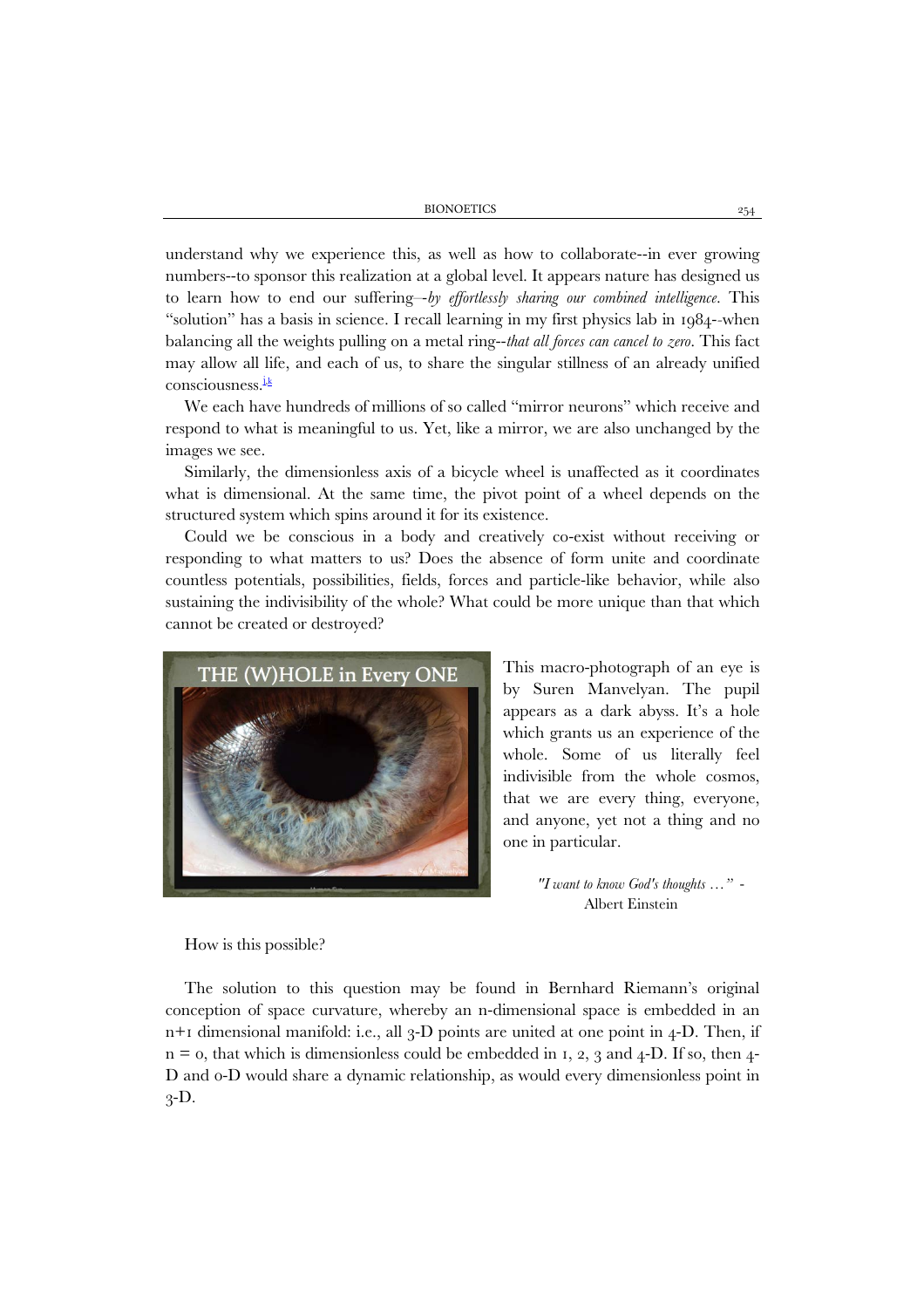

The graphic above is a frame from an animation featured in the 2004 Nobel Prize acceptance lecture of Prof. Frank Wilczek illustrating that our mass is made up of vacuum fluctuations. Please watch this (3min) youtube video. [10](https://www.youtube.com/watch?v=DuicExD91Uw&feature=youtu.be) Can you imagine--*this instant*--you are disappearing and reappearing out of empty space, a billion times? There is now widespread agreement that the sum of all energy in the universe is zero:  $E- + E+ = O = E - mc^2$ .



To conserve energy, the creation of energy must be balanced by an equal but opposite energy, i.e., particles and anti-particles, or positive and negative forces. Energy can appear and transform from one form into another, but the sum of all energies must be equal to zero. Is there a place--in all of us--where (literally) "nothing matters"?

Metaphorically, a bathroom mirror receives, reflects and unites all that is displayed in front of it. Perhaps all O-D and 4-D points are united (at one level) and are "nonconsciously witnessing" all the forms that are forming and unforming in 3-D. What is received and reflected (united) by O-D (absence/emptiness) and 4-D (a timeless omnipresence throughout space) could be neurophysiologically "embodied" in 3-D.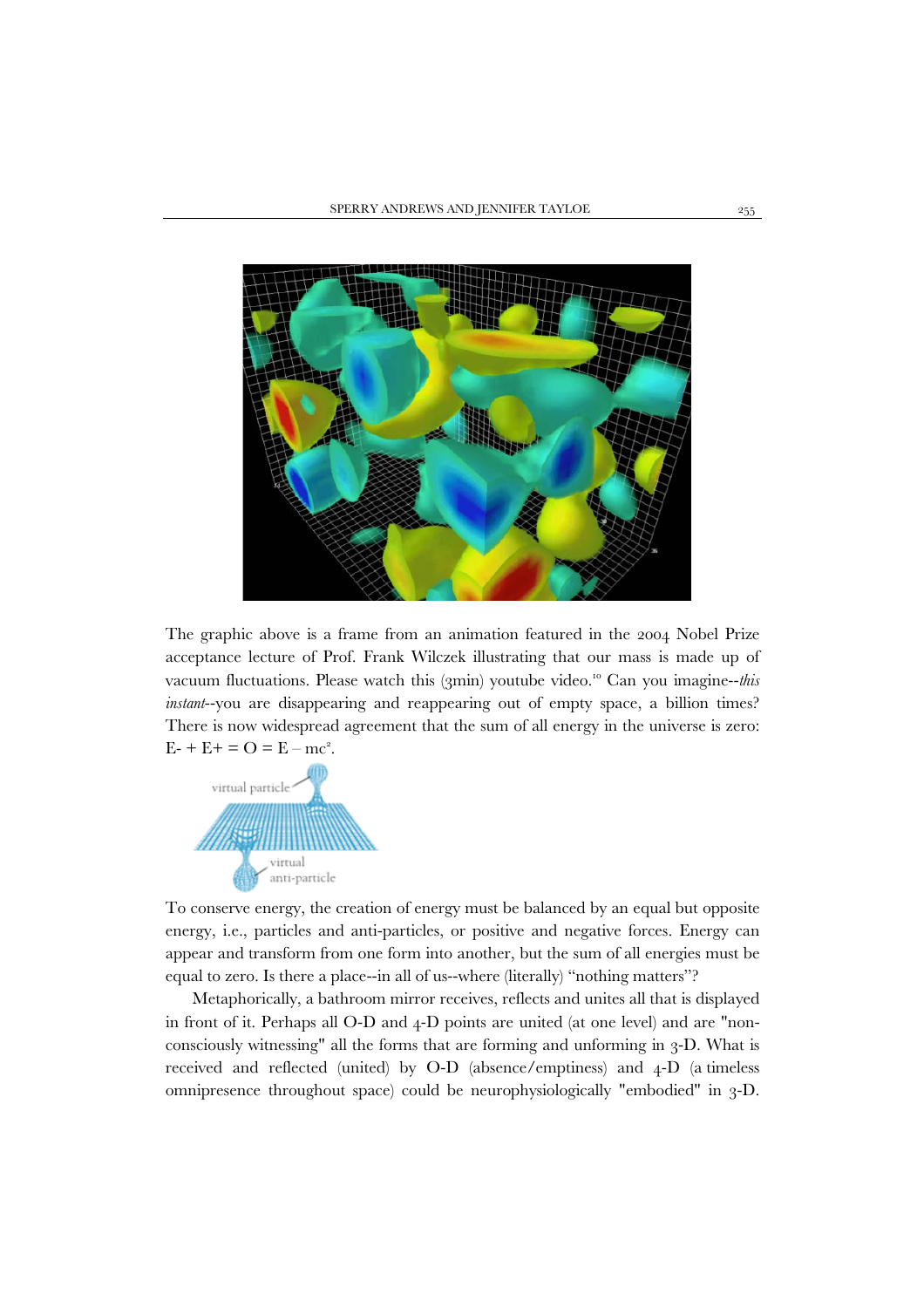Form-based processes would be *attracted* to integrate and evolve, throughout the "unstructured," temperature-independent, super-fluidity of O-D and 4-D. Imagine an absence giving rise to y/our presence.

"*Normal space-time is essentially the collection of dimensionless points from which it is constructed."*[11 –](https://www.academia.edu/7674017/The_point_of_unification_in_theoretical_physics=) James E. Beichler

At this one level, any grouping of dimensionless points would be indivisible from all other points. This may be the origin of zero point vacuum fluctuations, making nonexistence the engine and axis of existence.<sup>1</sup> I am asking, is this "Consciousness" localizing the quantum vacuum? In this view, 3-D is seeking thermodynamic equilibrium (gravitationally, electro-magnetically and quantum mechanically) via localizing the non-local whole, by way of point-centered QM observationalmeasurement processes--as outlined by David Bohm in his model of Soma-Significance.<sup>12</sup>

 The *conjugate* O-D and 4-D *mirroring* of all the re-creative processes taking place in 3-D may be experienced as an impersonal form of self/Self-awareness. Are we becoming conscious of this process--*individually and inter-subjectively*? Do we grow by awakening to our innate unity--as nothing whatsoever? Is this evidence that all dimensions are united by O-D? Perhaps the reason God is unbounded, immeasurable and undefined is because the void is beyond all concepts of good or bad, right or wrong, or here and now.

Perhaps psi-phenomena is only *appearing* to reach across space, and backwards and forwards in time--if all points co-exist in O-D. Are we spending a third of our lives asleep to restore our emptiness in order to fuel and fulfil the form of our awakening? A void could be localizing all that is nonlocal, and delocalizing all that is local, reliably re-forming the whole of existence, while also calibrating a "groundless ground" state. In this model, O-D would serve as a toroidal axis for vortex reciprocation. All points would collectively and individually relate "all that is" received and reflected instantaneously—ensuring cross-correlations to occur in space over time. This (2:14 min) clip helps to illustrate this.<sup>13</sup> The overall action in this  $O-D/3-D/4-D$ "holomovement" might offer each of us a constant context through which we can witness and share experientially. If this is so, degrees of sentient consciousness would be by-products of a fluctuating void. In other words, energy, space-time and consciousness would be derived from an indivisible rest frame as it undergoes random and discontinuous collapse and expansion, developing within itself all known physical and metaphysical properties.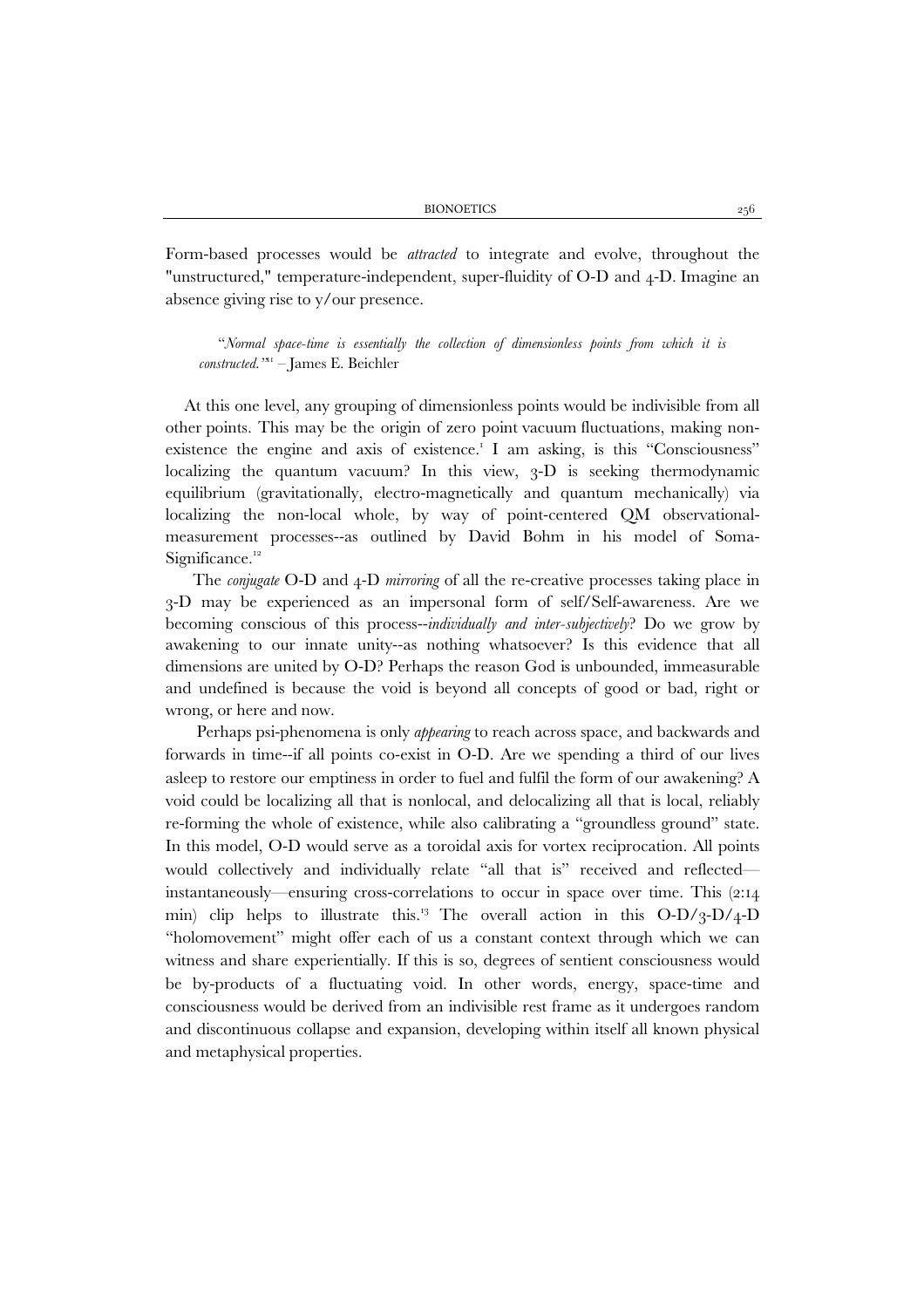"*This is what you and I are made out of, these clouds of energy and excitations of the field."* – Prof. Frank Wilczek

William Unruh of the University of British Columbia at Vancouver modelled particles moving relative to one another as accelerated QM observational measurement systems, where acceleration is defined as a constant change in direction in space over time. His as yet undisputed theory (the Unruh effect)<sup> $14$ </sup> predicts that a particle would observationally measure itself to be at rest in a structured system of particles (as we find ourselves now), because it changes direction in space over time. Unruh also showed that a QM system would measure "nothing" on average, when at rest, or traveling at a constant velocity.

 As particles are relatively at rest in their own reference frame, perhaps this is why we share the paradox of perceiving our selves (and Self) as a multi-faceted void that is complemented by super-positions, which appear *classical* under sustained observation in the Zeno effect. [15](https://en.wikipedia.org/wiki/Quantum_Zeno_effect) If this is true, we are all connecting nonexistence with existence right now, this very moment.

As the surface of this world moves, as the earth falls toward the sun at over a million kilometres an hour (km/h), as our solar system orbits the centre of the Milky Way at more than half that rate, as our galaxy orbits a common centre of gravity with four other galaxies (together, hurtling toward the Virgo Cluster of galaxies at over a million km/h), the particles within us are changing direction in space over time. So maybe this is why we tend to perceive matter, yet scientists find that the use of quantum mechanics yields far greater accuracy.



The three mathematical symbols in the graphic above could also represent our perceptual experience--*as an aware emptiness*--as that which cannot be created or destroyed. Can you directly experience the answer to the famous Koan, "What was your 'original face' before you were born?"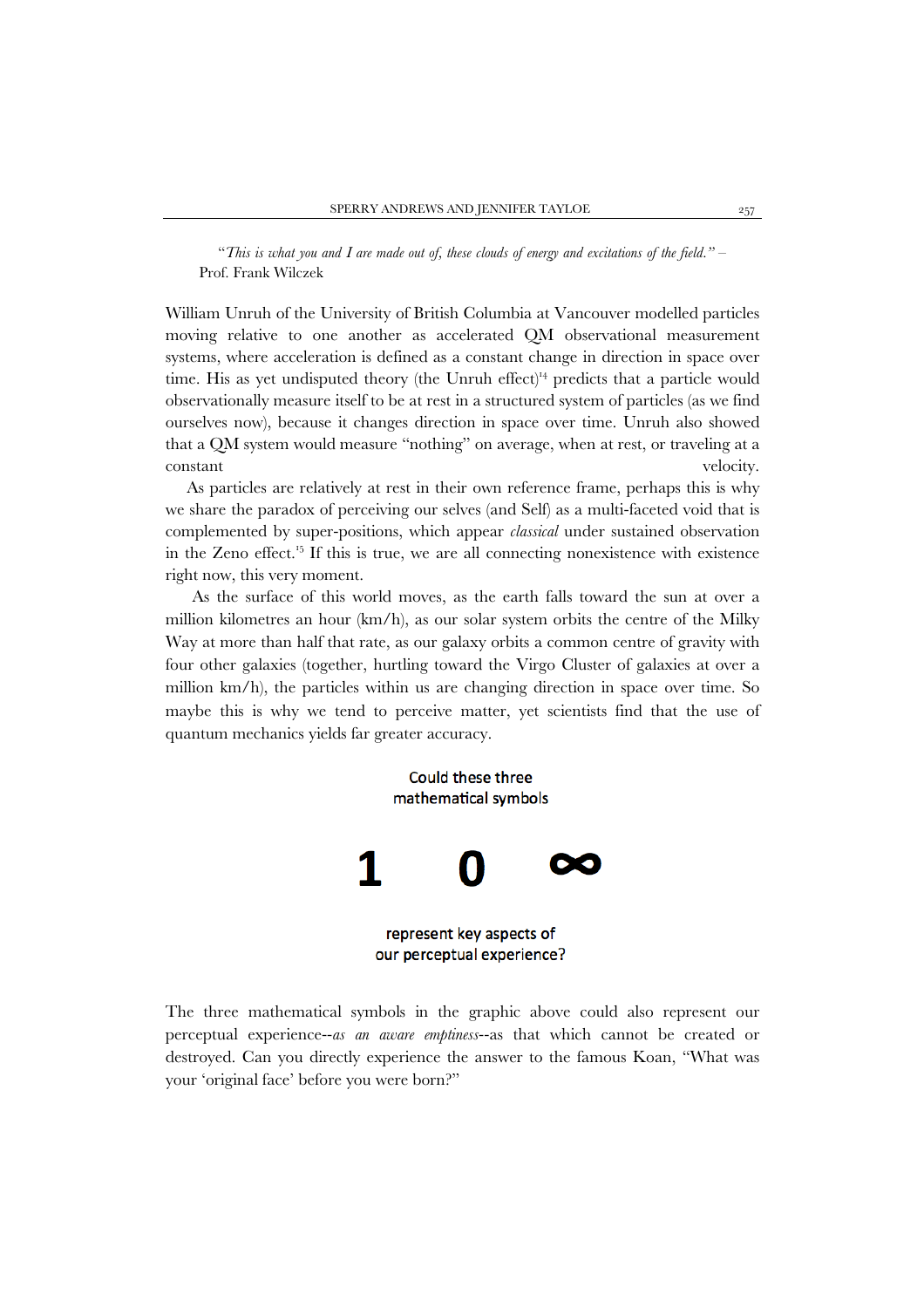Mathematicians agree, when we divide infinity into one, it's equal to zero. If we see this as a metaphor, could boundlessness entering into its unity produce a witnessing void-based consciousness that can know its Self? If so, are we uniquely designed to serve a universal intelligence (God?) in order to become fully realized?

nothing produced by everything?

 $1/\infty = 0$ 

could boundlessness, entering into its unity, produce a witnessing consciousness ?

What if, zero is a *metaphor* for all the local axes, and nonlocal unity, of an indivisible void-based consciousness?

"*The universe is both its own first observer and subject."* - Neil Theise, abstract for his Science and Nonduality talk 2015

We know from twenty-five hundred years of religious history that many considered the void essential to understanding what we truly are beyond name and form. Perhaps emptiness is a constant context we are all destined to share evermore consciously--*as an unshakeable peace that is still and silent*? Before particles, fields and all else, where do we really come from?

Could zero (O) in the equation above serve as a pointer to an absence that is supplying us with presence? There are few mathematical means to help us explore this idea. For example, a low dimensional attractor in chaos theory is not conducive to life. It produces the same pattern over and over, and does not evolve. Complexity theory models how observational measurement systems are only relatively autonomous, since they are all interconnected. Neither general relativity nor quantum theory so much as mentions the dynamic potential of a non-local O-D attractor that is everywhere, which then could passively act from nowhere through every point in space-time.

Surely particle/anti-particle pairs must share a neutral reference frame? Could a dimensionless, non-local attractor support a field of virtual potentials and a void-based observer to focus on these possibilities? Why would the total energy of the universe be equal to zero, if zero energy did not have some ongoing dynamical significance for our own re-creation?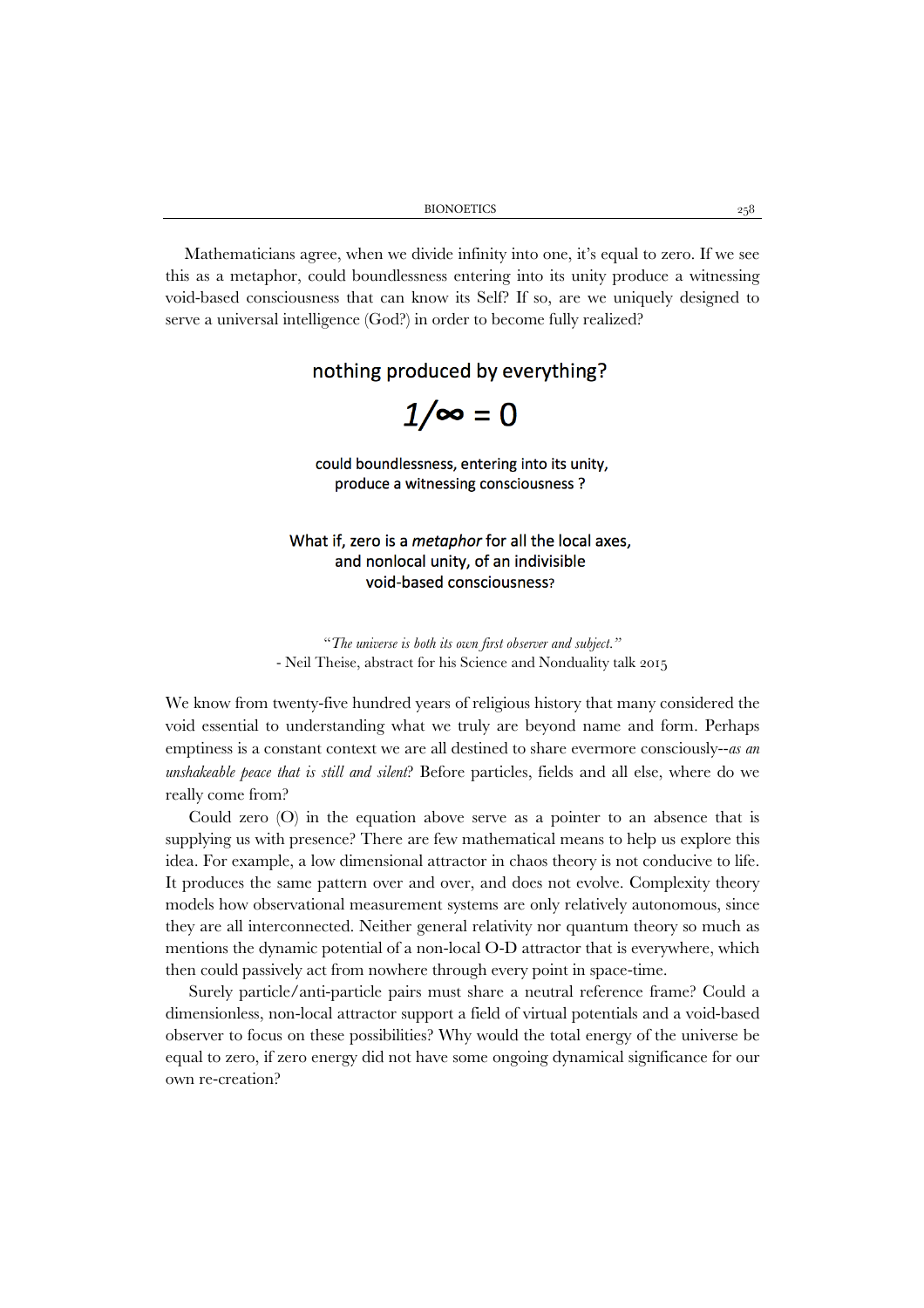Then there is BIOS theory, a new mathematical tool that holds out the promise of mapping a specific instance of evolution from initial conditions, by taking into account the complementary opposites that are influencing the system, i.e., opposites such as nothing and everything may be found to produce a graphic representation as a progressive series of novel outcomes.

 For forty years Vortex-based Math (VBM) has provided an open source for researchers and inventors. Geometrically related points serve as a seamless network of toroidal axes for higher dimensional dynamics. In my first hand experience with high-tech proprietary applications, O-D coordinates 3 and 4-D[.](http://www.free-energy-info.com/Rodin.pdf)<sup>8</sup>

#### The Quantum Paradigm must answer:

- 1) What is Observation ?
- 2) "How" can conscious observation "choose" from an infinite field of quantum mechanical potentials ?

## 3) "Why" does observation "cause" us to perceive classical behavior, according to general relativity?

There are currently dozens of different interpretations of quantum theory. A correct theory has to answer: 1) What is observation? 2) What allows an observer the choice to make a measurement from within an infinite field of quantum-mechanical potentials? 3) Why does observation cause us to perceive the persistence of classical appearances? 4) Why is it "Now"?

A primordial void would be so constant, and all-pervasive that if the whole of space-time energy, matter, mind and body were made out of it, it could be the ideal context. The void would not interfere or interject any "thing." It wouldn't eclipse what emerged from it. But, it could unite anything energetic--as it has no energy of its own- while acting passively from within each and every location.

Transferring information instantaneously (which a group of plasma physicists evidence in their "Electric Universe" model) would then not violate the speed limit of light. "All that is" could be timelessly "entangled" and co-creatively evolving, causing us to experience ourselves as a single consciousness. Through this type of perceptual "activity," impermanent, virtual forms would, of necessity, receive and reflect the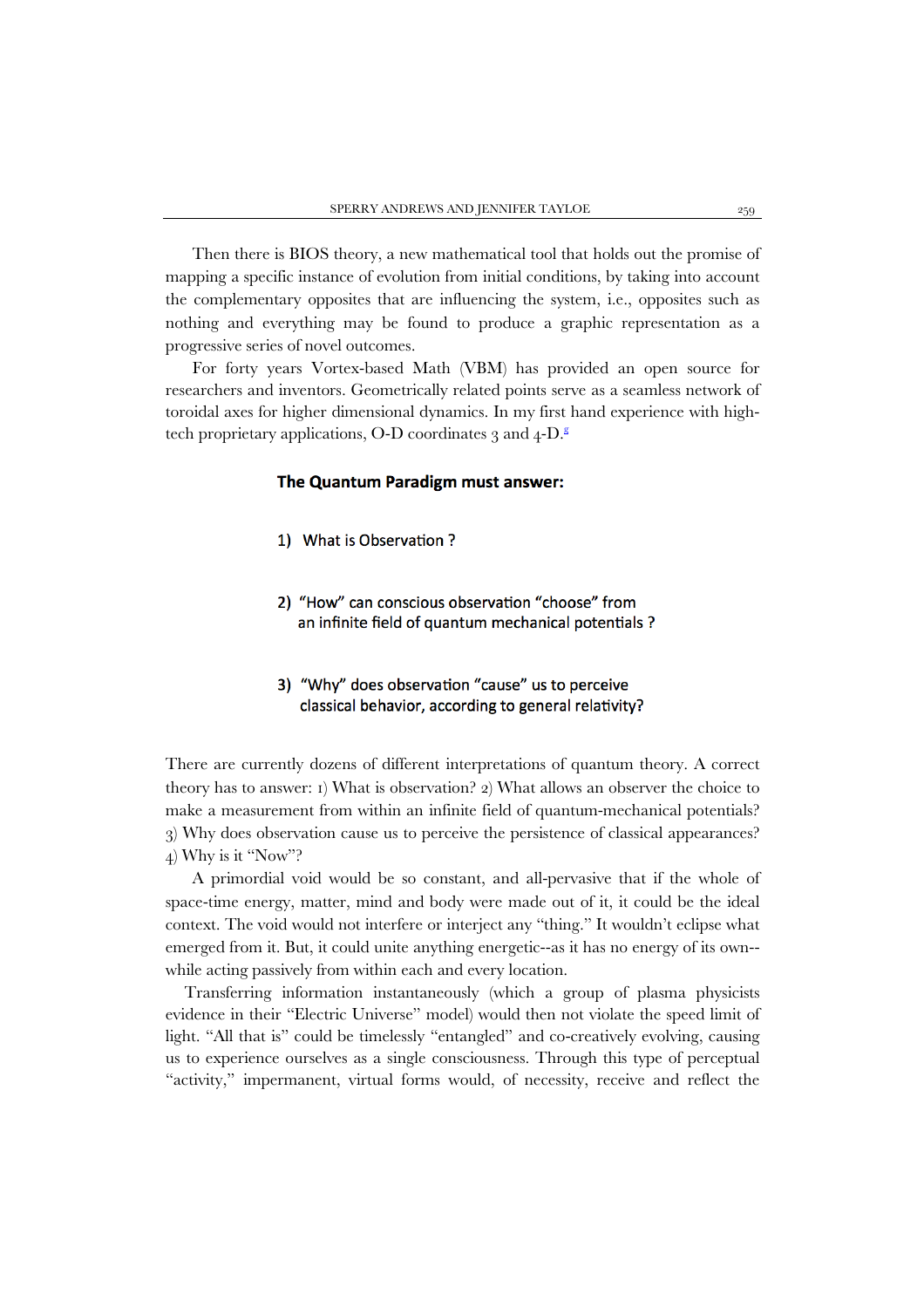flawless, indivisible nature of an absence as it continuously re-unites and re-generates the whole.

Perhaps an effective way to view consciousness is as a "superposition" of existence and non-existence, producing an indivisible experience of non-local being, plus who and what we perceive ourselves to be--local observers. Can a formless void, in the form

> Perhaps an effective way to view consciousness is as a "superposition," of existence and nonexistence, producing an indivisible experience of "nonlocal being," plus who and what we perceive ourselves to be (local observers).

of an observing mind—instantly—integrate all potential QM superpositions to produce the perceived appearance of a reliable, evolving, classically organized life and universe?

Are we locally "embodying" the void's stillness, by being indivisible and boundless? Given the much older reptilian and mammalian nervous systems (which feel and sense) and our newer verbal/analytic brain, could we be making a conceptual map of "our being" both alone and together?

Former president of the Association for the Scientific Study of Consciousness, Thomas Metzinger, presents a formidable lecture<sup>f</sup> on "Being No One," asserting, "We are systems that simulate and emulate ourselves for ourselves." Yet, the more these characteristics are perceived personally, interpersonally and collectively, we may well find that we are capable of sharing a single intelligence. Our evolution could depend on us realizing we are both less, and so much more than we have yet imagined.

Mystics say we are "an aware emptiness." In meditative experience, the observer

Could void-based observation localize a quantum system - producing a classical perception?

 $1/0 = \infty$ 

1 (unity) / 0 (bservation)  $=$   $\infty$  (every Thing)

**Quantum Mechanics / Zeno effect** = General Relativity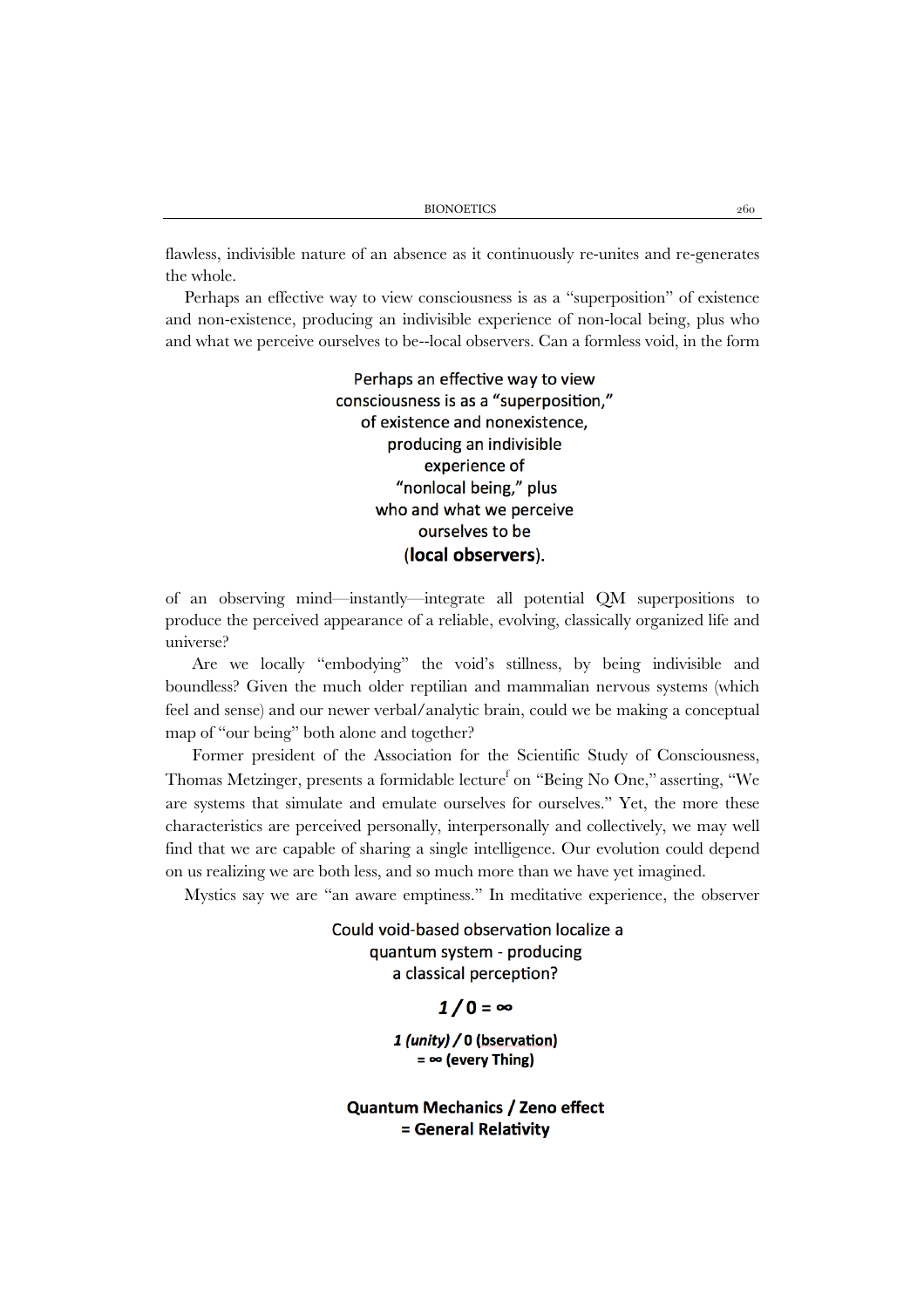and the observed are united by the activity of observing. Through our presence, an absence may be ensuring the stability of a toroidal flux, $\frac{13}{13}$  supporting a higher dimensional display of QM self-referential processes. If an infinite field of quantum mechanical possibilities and potentials takes the form of a stable classical appearance, due to the presence of awareness, then the predictions of general relativity (GR) could be the direct result of our void-based QM observational measurements—vis-à-vis the Zeno effect (as in the graphic above). In this way, our form-based universe may have produced the sequence of evolutionary steps which have so surely led to its current complexity as well as its simplicity, in which humanity may well be woefully lost in a forest among its trees.

"… *in a strict philosophical and mathematical sense, all points in three-dimensional space correspond to each other and co-exist with one another, since all points in three-dimensional space pass through the same single pole in the higher dimension. They all become one at the single pole. This single simple fact is more than sufficient to explain quantum entanglement."* – James E. Beichler, p. 4, $^{16}$ 

James E. Beichler claims to have found a way to unite quantum theory and general relativity by showing how both systems default to using metric extensions, instead of utilizing the fact that every point in geometric space is dimensionless. $44$  He shows why quantum theory may have abandoned geometry and how QM can be understood geometrically. He also presents a detailed model of consciousnes[s.17](https://www.academia.edu/12551336/The_Evolutionary_Imperative_of_Consciousness_Full_paper_)

Assuming our universe is an experimental verification that something can come from absolutely nothing whatsoever, could both space and time emerge from a point (or an infinite number of points) via a primordial form of QM observational measurement? As all would be inseparable, each all-encompassing "perception" would re-unite the whole--*requiring an exponential expansion of new novel spatio-temporal measurement structures*--re-creating all that was, is, and ever could be, within the formless/form of Consciousness itself. The enormous potential of virtual zero-point energies could also compel a void (which has no location) to deform, to serve as an ideal "process-centred" location for the origination of energy and the illusion of matter. Could QM and GR be adapted in such a way so as to model "this"?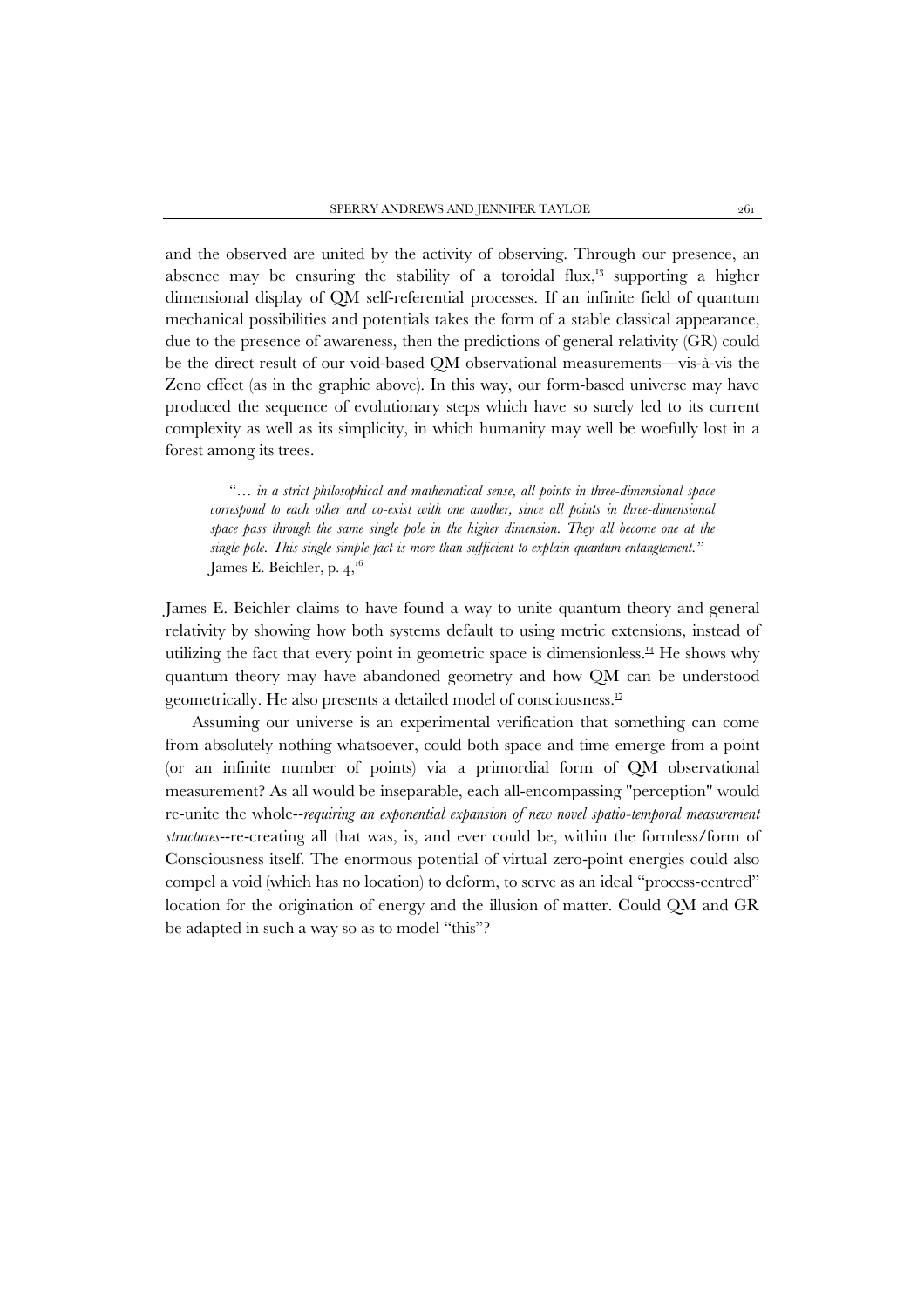Assuming our universe is an experimental verification that something can come from "nothing,"

... could *virtual* Planck scale wavelength(s) "cause" a Void to undergo "de-formation," to form the first "process-centered" location?

Essentially, the dimensionless points that are the basis of all geometry may be serving as both axes and portals, dynamically uniting form and formlessness. Are we sharing a perceivable sense of locality (Now), wherein all points are "extensions" of a nonlocal void, as it passively regenerates this illusion of being everywhere and yet nowhere--but Here?

If all points are extensions of an original point, then wavelengths and frequencies, of what appears to be particle-like behavior, could be seen as geometric fluctuations that localize and delocalize an infinite spectrum of relative intensities—while maintaining an "aetheric" equilibium. QM phenomena might even be constrained by some type of "inertial resistance" if the observation and materialization of space and time "causes" an unlimited number of geometrically related points to spontaneously form countless self-similar fractals. This then might contribute to the inflation of the void. For example, could quantum pixels, (a very interesting concept in quantum theory), be displaying information generated by this underlying "program"?

> Could the de-formation of a Void "cause" an unlimited number of geometrically related "points" to serve as correlated, event-centered locations, spontaneously forming countless selfsimilar, fractals - inflating a O-D Void?

> e.g. could quantum pixels, be displaying information generated by this underlying "program"?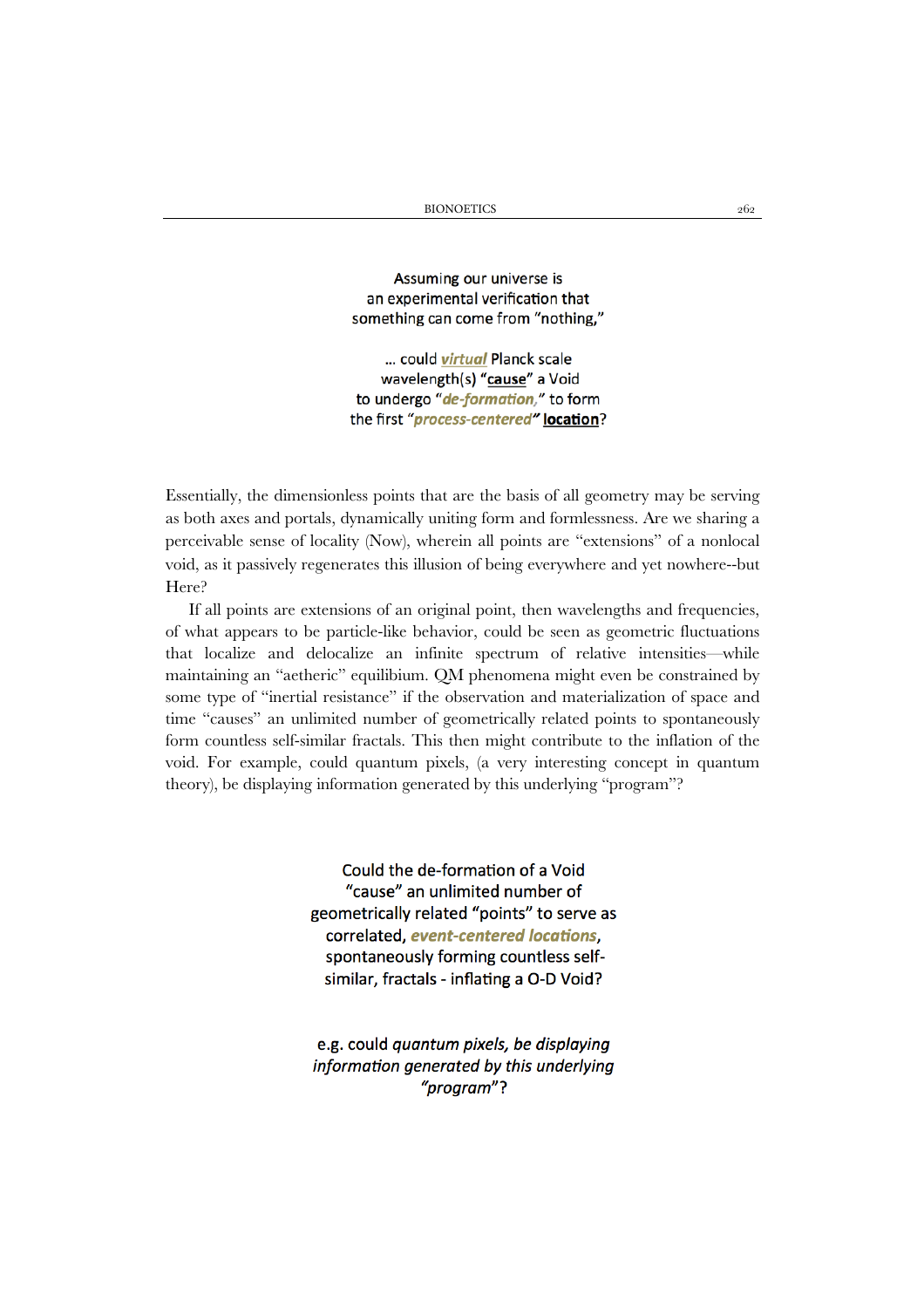*"There is only seeing, tasting, touching, smelling, thinking, feeling. These have a common source in awareness. The mind conceptualizes these sense perceptions. This intuition that we all share this intersubjective experience, this shared world, is due to sharing a single consciousness. It's the presence of awareness that is shining in our perception. We can speak many words about consciousness, but all of them will not be true. It is that in which all experience appears, it is that with which all experience is known, and it is that out of which all experience is made."* – Rupert Spira

#### (from slide #4) could boundlessness, entering into its unity, sustain an all-embracing void-based consciousness ?

|       | $1/\infty = 0$ |            |
|-------|----------------|------------|
| n ≠ ∞ | yet when       | $x \neq 0$ |
|       | $1/n = x$      |            |
|       |                |            |

## 1 / .948(11) $\times$ 10<sup>34</sup> = 1.054(53) $\times$ 10<sup>-34</sup> (h-bar)

## could our limited observations quantize the void?

Given the graphic above, please do your best to imagine the following: In place of (an observing) zero, let  $(O)$  be  $(X)$ , the Planck length, implying that a fractal of the void is observing--*which in turn ensures that a fraction of our boundlessness is being observed and classically "embodied."* This is meant as a metaphor, to contrast void-based consciousness with a more constrained mind-identified consciousness. Our experiences may be so perceptually limited *and* limiting--*not only individually but together*--that we find them to be both distracting and delusionary. This could significantly decrease the likelihood of mutual understanding, as well as the sharing of a commonly sensed "reality."

By awakening together--as one consciousness--we may be destined to see with greater clarity. Despair and distrust dissolve when known by a commonly sensed consciousness. Like radio telescopes arrayed around the earth, which work together to see back billions of years, we may be designed to undo "the insanity of humanity" by co-evolving a more conscious culture.

*Yet how can we be happy if "nothing" lasts? I'd say, everyday, we have to make time to form a relationship with our home in awareness, through which states of mind can pass, and be treated as guests. We get to know them, ourselves and others by asking questions, hanging out, creating time, so our mi[nd](https://www.youtube.com/watch?v=Txn8FUqPwJQ) and body can trust our awareness.* – paraphrasing Ethan Nichtern<sup>d</sup>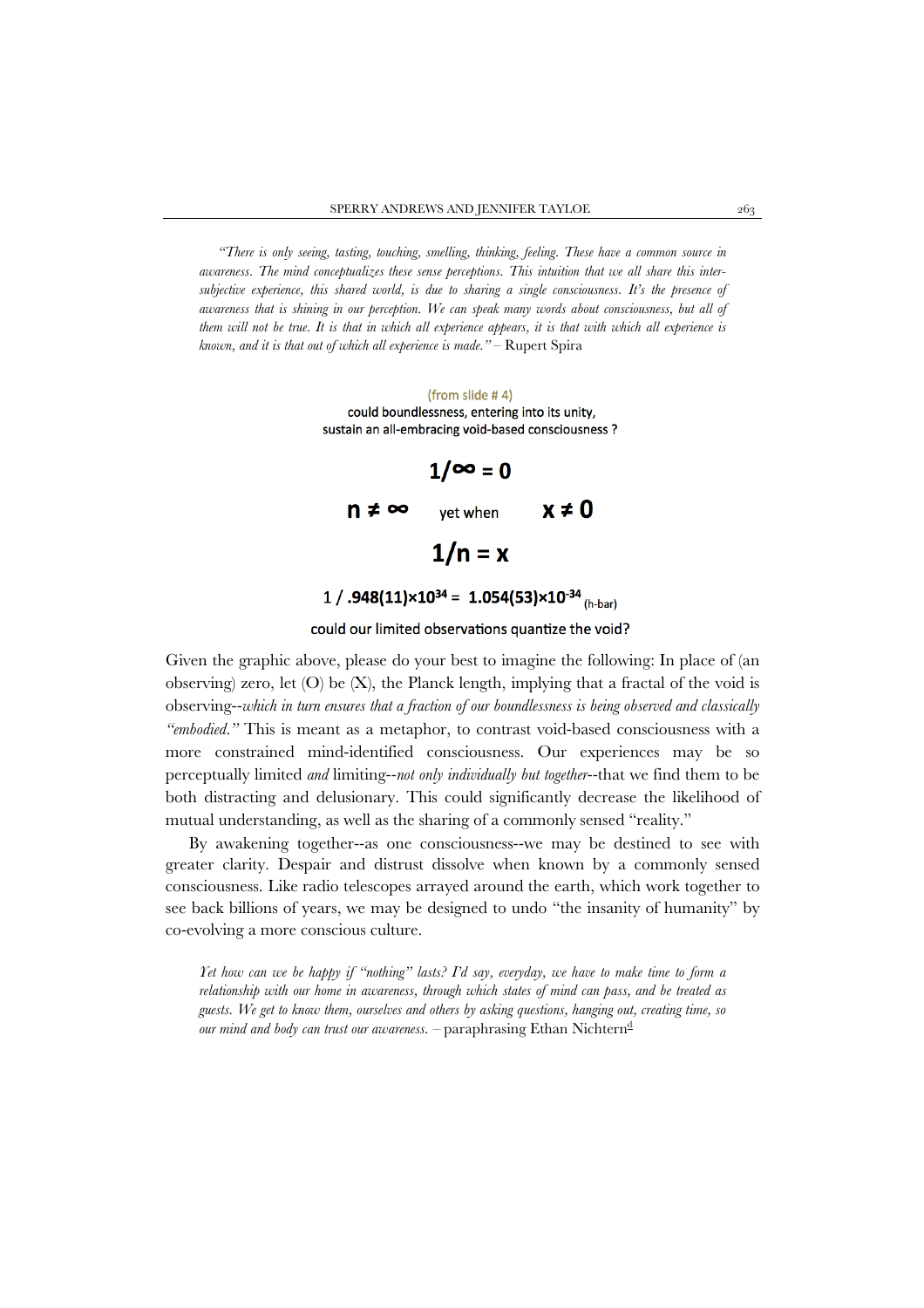BIONOETICS 264

## A Jewel at the Heart of Quantum Physics



AMPLITUHEDRON: suggests the possibility that both classical relativistic space-time and quantum mechanics can be described with geometry. Cosmological evolution may have arisen out of pure geometry.

In place of pieces and parts, particles and people, there may be a dynamic geometry, a complex arrangement of dimensionless points--*albeit very dynamic ones*. The Amplituhedron (above) suggests the possibility that both classical relativistic space-time and quantum mechanics can be described geometrically. Cosmological evolution, as well as every one of us, may have arisen out of pure geometry.

SUMMARY: There is an integrity between our inner life and our outward presence in the world. Consciousness is the coalescence of form and formlessness. The end of suffering evidently begins with an undeniable love for all we believed was unlovable and unloving. Knowing we are capable of a love without limits, we are compelled to collaborate, to unlearn our lack of love for what we have feared and hated most about ourselves and one another.

If a zero dimensional void is assuring our perception of "Now"--*something scientists agree they have not yet explained—*does there need to be a prior cause for this constant context "in which we live and move and have our being?["18](http://biblehub.com/sermons/acts/17-28.htm) Can a void be both the source of, and answer to, this longstanding question? Is a shared sense of "Now" sustaining our 3 and 4-D experience as sentient observers?

Citing Max Planck, Erwin Schrödinger and Karl Pribram, M.L Bhaumik asks, "Is the source of awareness in the quantum vacuum?["e](http://link.springer.com/book/10.1007/978-81-322-1587-5%23page-1) Roger Penrose and Stuart Hameroff assert that consciousness is a process in the very structure of the universe, connected to the brain via quantum computations in the microtubules.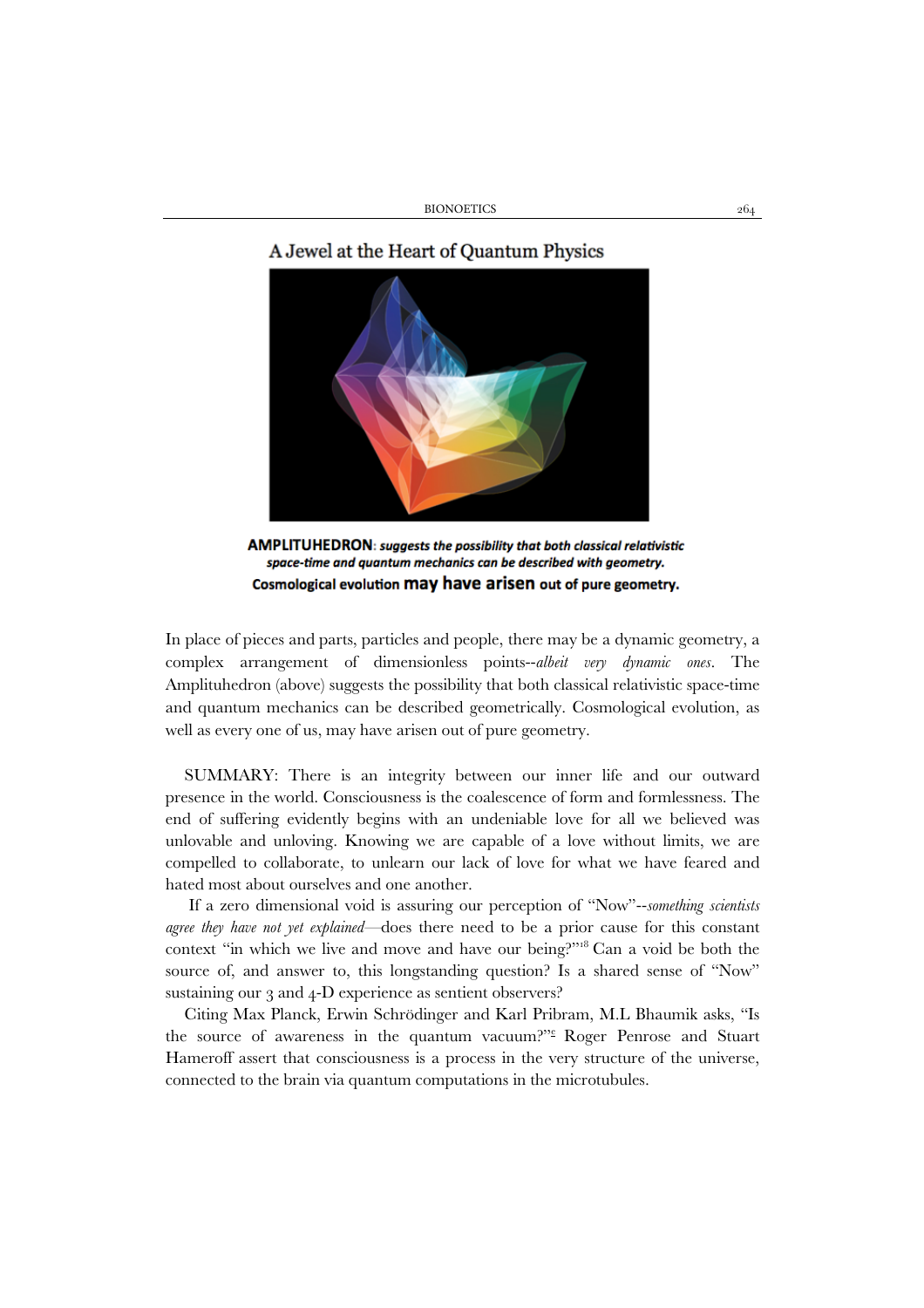*"In my view with Roger (Penrose), consciousness is a process incurring and manifesting reality, the ground of existence, the makeup of the universe (information). That process is proposed to be a series of quantum state reductions, collapses of the wave function, rearrangements in the fine scale structure, creating reality moment by moment. Like waves crashing in the ocean of awareness."*

– Stuart Hameroff, MoM reply to Neil Theise and Menas Kafatos, 9-9-2015

1) Is a zero dimensional Void ensuring the experiential basis for our perception of "Now", as a singular context for our 3 dimensional experience - as observers?

2) Does a Void provide the spaceless/timeless non-local reference frame, for all electro-magnetic phenomena?

3) Does gravity connect all points, as one single event?

4) Does non-existence provide that which is continuous, indivisible, boundless, and temperature independent supporting SVT: a Super-Fluid Vacuum Theory?

It is thought that, from the point of emission, a photon of electromagnetic radiation may travel a universal distance before being absorbed by an electron at the other end of the universe. The point of emission and the point of absorption might be the same point. Is the void the spaceless, timeless, non-local reference frame of electromagnetism? Does gravity also "coincidentally" connect all points--as one single event? If electromagnetism and gravity are united geometrically in the Amplituhedron, this would support a viable way forward for scientists.

We may wonder about the significance of the triangle-shaped "gap" in the illustration above. Is the presence of that absence significant, when attempting to understand the geometry of the cosmos? Might non-existence provide that which is invisible, indivisible, boundless and temperature independent in support of super-fluid vacuum theory (SVT)?<sup>19</sup>

*"Absence makes the heart grow fonder."* - Anonymous

MEDIA: This author is developing plans for a movie that will cause hundreds of people--at once--to share a life changing experience of being awake as one. By sensing their greater body, heart and mind, viewers will be interconnecting with one another. Inside of ninety minutes, an entire audience may claim they have always known each other.<sup>20</sup> It will seem natural to feel love with total strangers. As unlikely as this may sound, years of experiential research confirms--this does happen. Please imagine these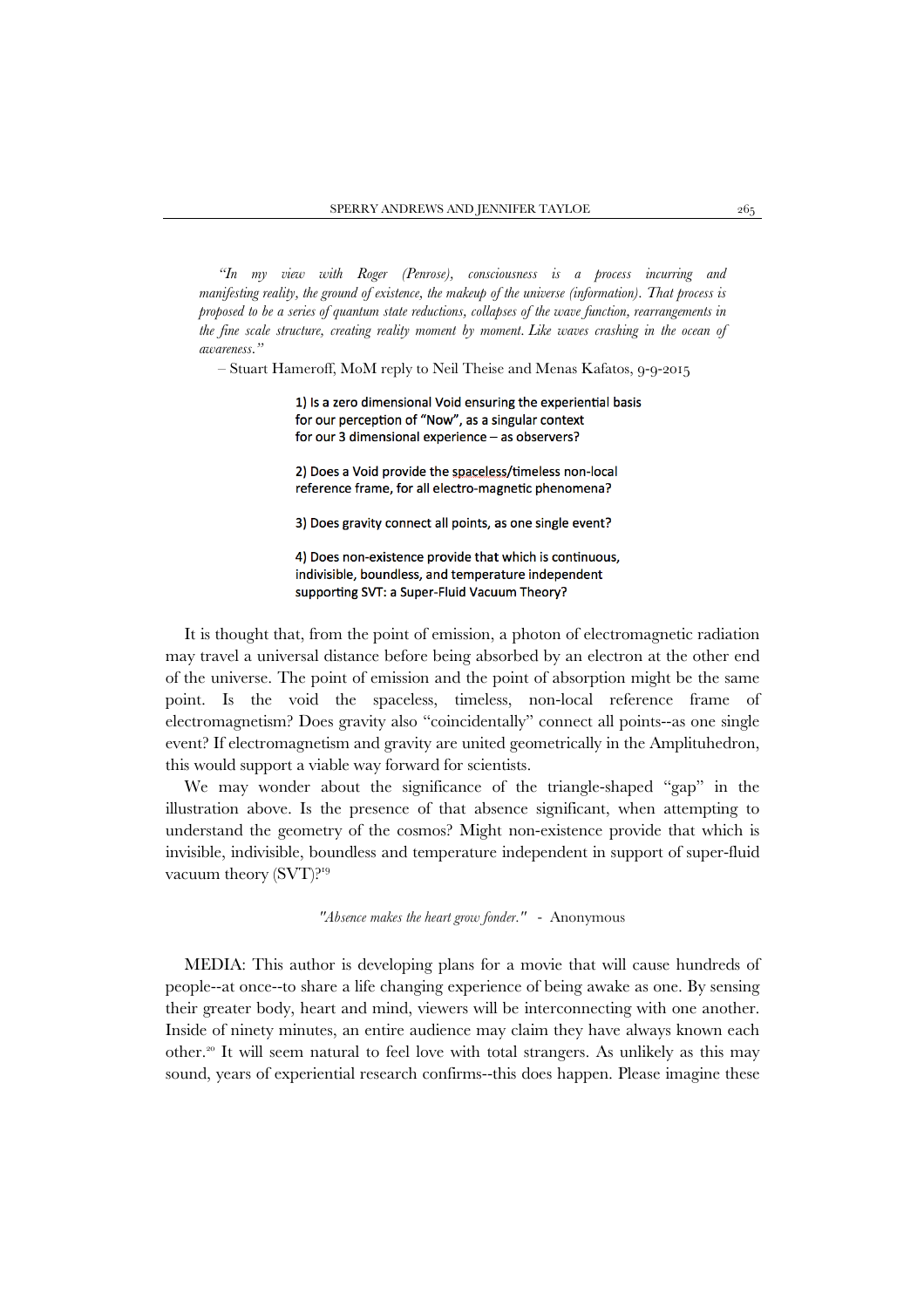five minute [c](https://www.youtube.com/watch?v=5FELdBsixGg)lips $\frac{b.c}{c}$  built into a feature film designed to shift the separative mind-set of humanity.

*"Every great dream begins with a dreamer. Always remember, you have within you the strength, the patience, and the passion to reach for the stars to change the world."* - Santosh Bidari

## Logline: "The Whole in Every One" Film

As repressed traumas and egoic projections flare up to be witnessed and healed, we awaken as one single consciousness before our fears and delusions cost us our humanity. By sharing responsibility for earth's sixth mass extinction, eight unlikely heroes cause collective unity consciousness in viewing audiences. A scientifically-based demonstration of our indivisibility when we are thousands of miles apart, is followed by a stadium simulcast igniting a profound lifechanging experience. By dropping into stillness together, billions of viewers worldwide will share a sense of ecstatic delight and mutual understanding.

### by Sperry Andrews and Bryan Brey

A scientific experiment<sup> $21$ </sup> that has been replicated by many laboratories over the last twenty-five years will be presented in the film. Eminent scientists and educators have agreed to serve on the advisory board, and in some cases direct one of the five neuroscientific laboratories involved--some of which are located in different countries. To back this up, scientifically derived ("seeing is believing") images of interconnectedness will be presented via news reports, print media, talk show formats, feature documentaries and dramatic films.<sup>6, [22,](http://www.connectioninstitute.org/Summary.html) [23,](http://connectioninstitute.org/PDF/Y-THE_HUMAN_CONNECTION_PROJECT.pdf) [24,](http://www.connectioninstitute.org/PDF/gig1.pdf) 25</sup> The intent of this film, future films and related media will be to help shift the separatist "mind-set" of humanity, so "the one we all are" is felt and thought intuitively by every human being.

> *"If you can turn yourself into nothing, you can accomplish anything."* – Mahatma Gandhi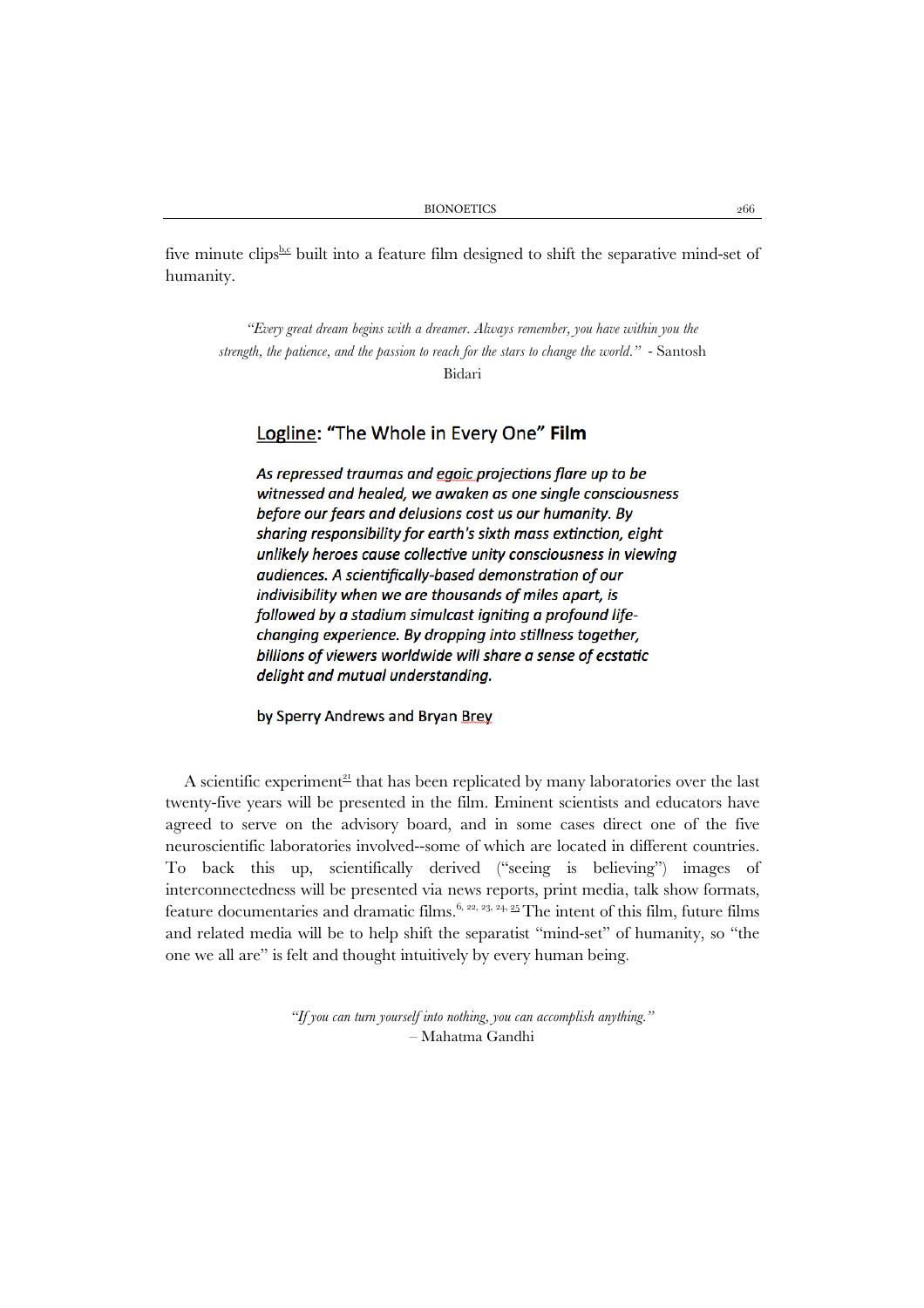#### REFERENCES**:**

- *a*) Kevin Richardson http://www.lionwhisperer.co.za
- b)https://www.youtube.com/watch?v=LlEhlw\_d5N8&feature=em-subs\_digest-g
- c)<https://www.youtube.com/watch?v=5FELdBsixGg>
	- d)<https://www.youtube.com/watch?v=Txn8FUqPwJQ>
	- e) [http://link.springer.com/book/10.1007/978-81-322-1587-5#page-1](http://link.springer.com/book/10.1007/978-81-322-1587-5%23page-1)
- f) Being No One with Thomas Metzinger https://www.youtube.com/watch?v=mthDxnFXs9k
- g)<http://www.free-energy-info.com/Rodin.pdf>
- h) http://www.connectioninstitute.org/PDF/when\_I\_was\_thirty-two.pdf
	- i) Alan Watts, "You're It[" https://www.youtube.com/watch?v=fcPWU59Luoc](https://www.youtube.com/watch?v=fcPWU59Luoc)
	- j) https://www.youtube.com/watch?v=3ETlQyXT7tI
	- k) https://www.youtube.com/watch?v=1EgzYqtK2-E
	- 1[\) http://www.connectioninstitute.org/PDF/1st\\_half\\_of\\_Essay.pdf](http://www.connectioninstitute.org/PDF/1st_half_of_Essay.pdf)
	- 2) <http://www.amazon.com/One-Mind-Individual-Greater-Consciousness/dp/1401943152>
- 3) Scott Peck http://goo.gl/HM7orU
- 4) [https://en.wikipedia.org/wiki/The\\_Cultural\\_Creatives](https://en.wikipedia.org/wiki/The_Cultural_Creatives)
- 5) [http://www.connectioninstitute.org](http://www.connectioninstitute.org/)
- 6) http://connectioninstitute.org/PDF/Testimonials.pdf
- 7[\) brainfingers.com](http://brainfingers.com/)
- 8[\) http://usa.cinematrix.info/welcome-to-cinematrix/](http://usa.cinematrix.info/welcome-to-cinematrix/)
- 9) https://www.youtube.com/watch?v=CDeWIRcWwms
- 10) https://www.youtube.com/watch?v=DuicExD91Uw&feature=youtu.be
- 11) [https://www.academia.edu/7674017/The\\_point\\_of\\_unification\\_in\\_theoretical\\_physics](https://www.academia.edu/7674017/The_point_of_unification_in_theoretical_physics)
- 12) David Bohm, "Soma-Significance and the Activity of Meaning," (1985)
- 13) https://www.youtube.com/watch?v=mwXg3nAEzL8&feature=youtu.be
- 14) https://en.wikipedia.org/wiki/Unruh\_effect
- (15[\) https://en.wikipedia.org/wiki/Quantum\\_Zeno\\_effect](https://en.wikipedia.org/wiki/Quantum_Zeno_effect)
- 1[6\)https://www.academia.edu/16201568/Finishing\\_Einstein\\_Point\\_by\\_Point\\_The\\_unification\\_of\\_quant](https://www.academia.edu/16201568/Finishing_Einstein_Point_by_Point_The_unification_of_quantum_and_relativity) [um\\_and\\_relativity](https://www.academia.edu/16201568/Finishing_Einstein_Point_by_Point_The_unification_of_quantum_and_relativity)
- 17)https://www.academia.edu/12551336/The\_Evolutionary\_Imperative\_of\_Consciousness\_Full\_pape\_
- 18) http://biblehub.com/sermons/acts/17-28.htm
- 19) [http://en.wikipedia.org/wiki/Superfluid\\_vacuum](http://en.wikipedia.org/wiki/Superfluid_vacuum)
- 20[\) http://connectioninstitute.org/PDF/THE\\_WHOLE\\_IN\\_EVERYONE-Film\\_Outline.pdf](http://connectioninstitute.org/PDF/THE_WHOLE_IN_EVERYONE-Film_Outline.pdf)
- 21) http://www.connectioninstitute.org/PDF/alt\_therapies.pdf
- 22) http://www.connectioninstitute.org/Summary.html
- 23) [http://connectioninstitute.org/PDF/Y-THE\\_HUMAN\\_CONNECTION\\_PROJECT.pdf](http://connectioninstitute.org/PDF/Y-THE_HUMAN_CONNECTION_PROJECT.pdf)
- 24[\) http://www.connectioninstitute.org/PDF/gig1.pdf](http://www.connectioninstitute.org/PDF/gig1.pdf)
- 25)<http://www.connectioninstitute.org/PDF/facilitatorsguide.pdf>
- BIO: One-on-one, or as a group facilitator, I love sharing experientially and insightfully. For over thirty years, I have explored two-way telepathic awareness with hundreds of groups and thousands of